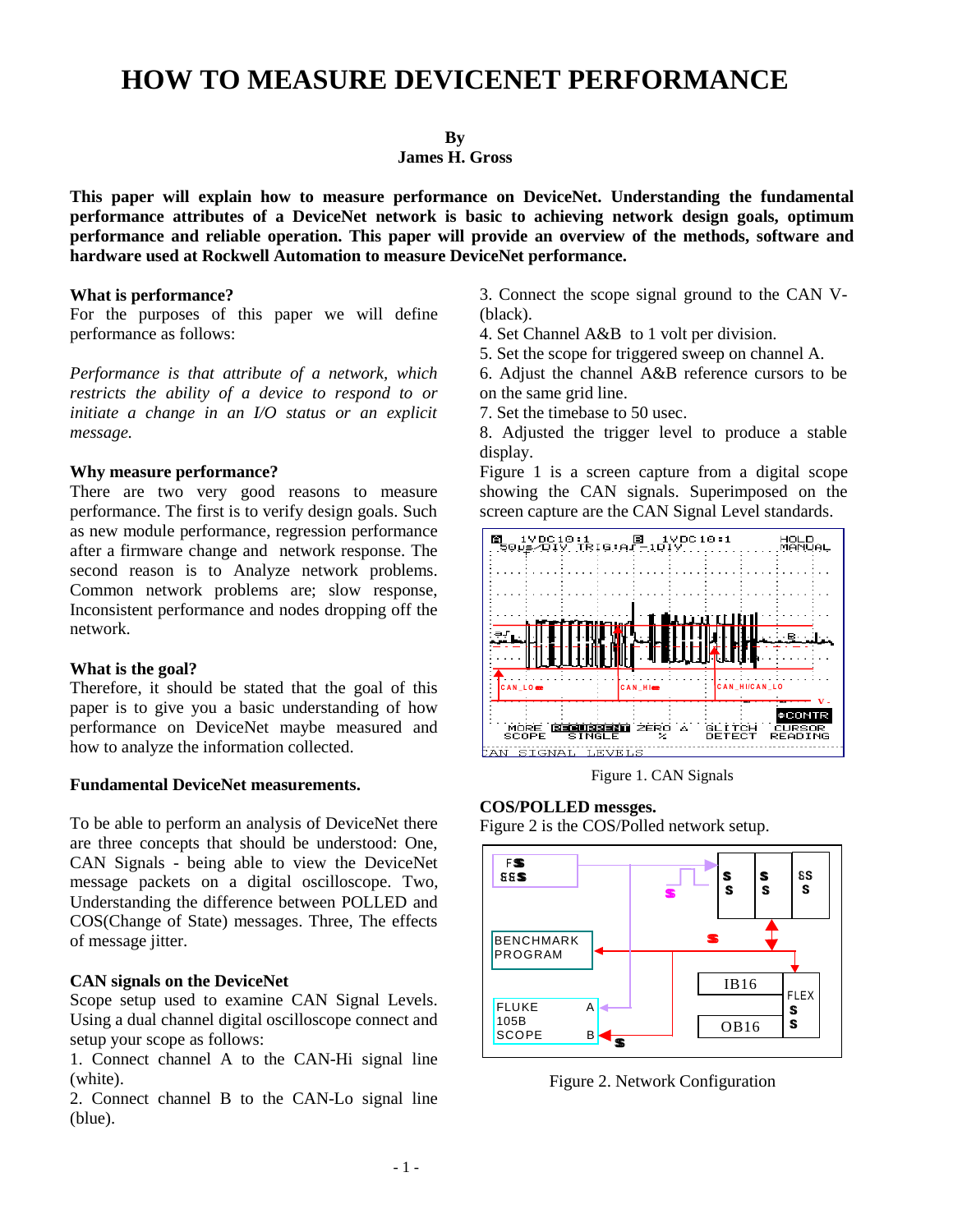The Flex ADN is placed in the scan list as either a COS or Polled device. An I/O COS is supplied by a function generator to the input module bit 0. Figure 3 shows the DeviceNet COS messages versus the input module bit 0. Messages are only generated when a COS occurs in the input data.



Figure 3. COS Messages

Figure 4 shows the DeviceNet POLLED messages versus the input module bit 0. Polled messages are generated constantly, independent of the changes in the input value.



Figure 4. Polled Messages

# **Effects of Message Jitter.**

The delay between the I/O input and the production of a DeviceNet message may not constant. Figure 5, shows that the delay between the application of a COS to the input module bit 0 and the actual generation of the DeviceNet messages is not constant. Message jitter may have several causes such as improper task priority allocation, excessive operating system latency, improper code design or incorrect processor speed selection. Message jitter should be minimized.



Figure 5. Message jitter

**A Software solution to measuring performance.** Even a software solution requires some hardware and this paper assumes that a network interface card, necessary drivers and programming software is available. The interface to the card must be capable of informing the application that a valid CAN message has been received.

A software application to measure performance is attractive for several reasons. First, there is a minimum of intrusion on the network (the card may operate in passive mode). Second, a minimum of hardware is required, just a laptop and NIC. The third attractive feature is portability, movement from network to network is very easy.

# **A Software solution: Network loading.**

Network loading (NETUSE) is a measure of the density of messages on the network in percent of available bandwidth. NETUSE is an important performance measure because the traffic density on the network will effect the ability of nodes to transmit and receive messages.

# NETUSE Equations:

Maximum Bits possible = Sample Time  $*$  Baud Rate % NETUSE = (Bits received / Maximum Bits possible)  $*100$ 

# NETUSE Variables:

Set up number of messages to sample (max\_messages). Set up message counter (message\_count). Set up start sample time (start\_scan\_time) Set up stop sample time (stop\_scan\_time). Set up bit counter (bit\_count). Set up most messages possible (best\_messages). Set up Baud Rate (baud\_rate). Set up percent net usage (net\_use). Set up average network use (avg\_net\_use). Set up average net use counter (avg\_net\_use\_count). Initialize bit\_count to 0. Initialize max\_messages to 128. Initilaize message\_count to 0.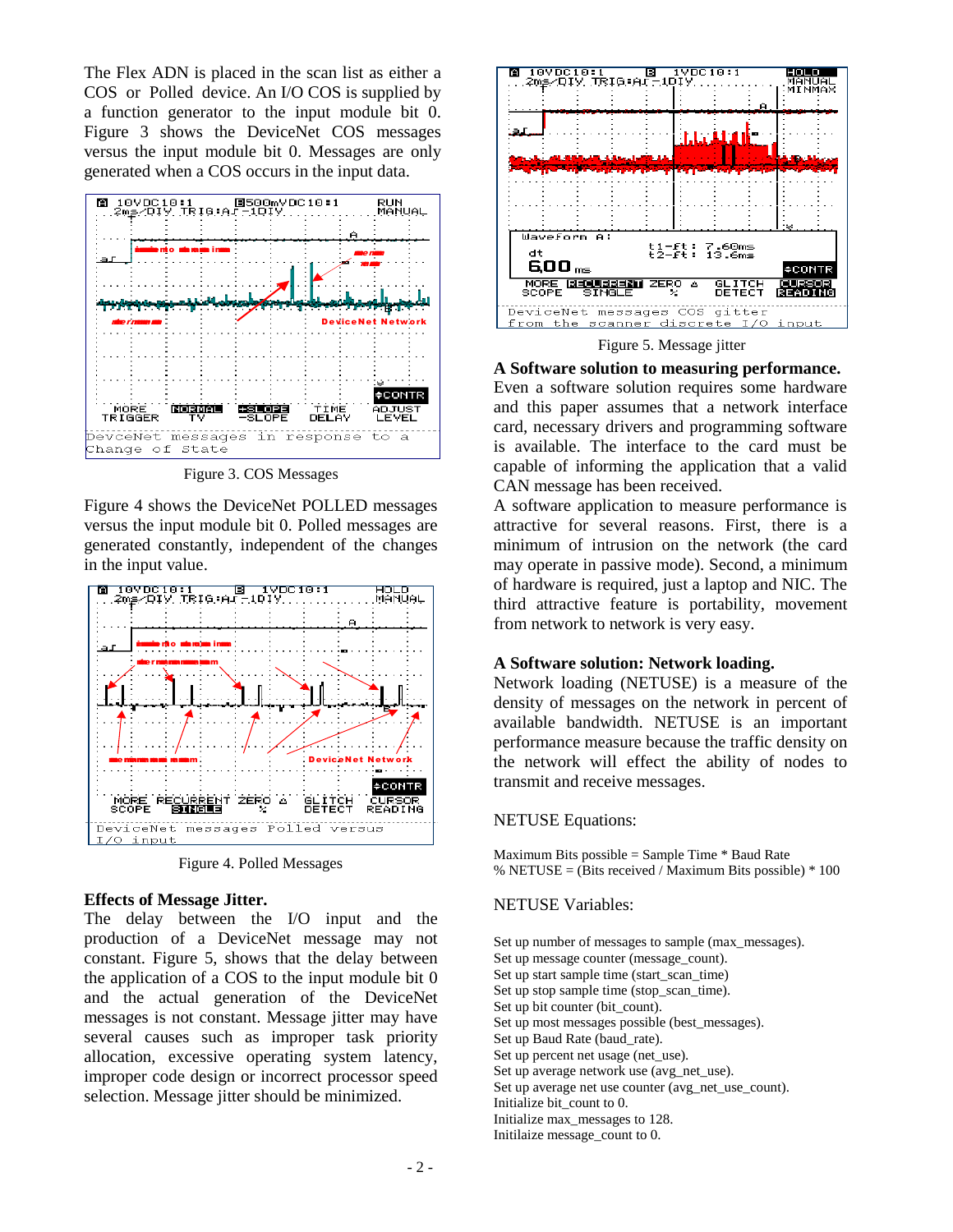Initialize baud\_rate to either 125KB, 250KB or 500KB. Initialize avg\_net\_use\_count to 0.

#### NETUSE Algorithm:

# *Note: Entry is conditional on your Interface Card indicating a valid CAN message has been received and is available to be read*.

START:

Read CAN message from Interface card. IF message\_count is equal to zero THEN start\_scan\_time is assigned time stamp from Interface card. END IF Read CAN\_data\_Length from CAN message. bit\_count is assigned bit\_count + 47 +( $8 * \text{CAN}\_\text{data}\_$ length). IF message\_count is greater than or equal to max\_messages THAN stop\_scan\_time is assigned time stamp from Interface card. IF stop\_scan\_time is greater than start\_scan\_time THAN time\_to\_scan is assigned the value stop\_scan\_time minus start\_scan\_time. ELSE time\_to\_scan is assigned the value start\_scan\_time minus stop\_scan\_time. END IF best\_messages is assigned the value baud\_rate times time\_to\_scan. net use is assigned the value word count divided by best messages times 100. word\_count is assigned the value of 0. message\_count is assigned the value of 0. avg\_net\_use is assigned the value of avg\_net\_use plus net\_use. Increment avg\_net\_use\_count. ELSE Increment message\_count END IF IF avg\_net\_use\_count is greater than or equal to 10 THAN avg\_net\_use is assigned the value of avg\_net\_use divided by avg\_net\_use\_count. avg\_net\_use\_count is assigned the value of 0. avg\_net\_use is assigned the value of 0. END IF Net Use data is now available and may displayed as desired. END:

# **A Software solution: Masters Produced Data Rate. (MPDR)**

MPDR is the rate at which a master can produce I/O Poll/COS/Cyclic data, for Cyclic data MPDR is a verification of the cyclic rate, that is consumed by a slave. MPDR is an important network metric because the maximum rate that the master can produce data is directly related to how fast a change in I/O value can occur.

# MPDR Setup:

The Masters I/O Poll Command/Change of State/Cyclic message value must be constructed. The 11 bit identifier is weighted:

```
10 9 8 7 6 5 4 3 2 1 0 – bit
1 0 destination MAC ID 1 0 1 - value
```
A value for the destination MAC ID(slave)is assumed to be entered. The value of slave is assigned the value of slave, bit shifted 3 places left.

The value mpdr\_data\_id is assigned the value of 0x400 bitwise or'd with the value slave bit shifted 3 places left. The value mpdr\_data\_id is assigned the value of mpdr\_data\_id bitwise or'd with the value 5. This maybe expressed as: mpdr\_data\_id =  $0x400$ |(slave < -3)|5.

# MPDR Variables:

Set up CAN Message holder structure(read\_param). Set up CAN Message Identity value (mpdr\_data\_id). Set up number of messages to sample (max\_messages). Set up start sample time (m\_prod\_start\_time). Set up stop sample time (m\_prod\_stop\_time). Set up Master's produced time (m\_prod\_time). Set up Master's produced minimum time (m\_prod\_min\_time). Set up Master's produced maximum time (m\_prod\_max\_time). Set up Master's produced message count (m\_prod\_count). Set up Master's produced message average time (m\_prod\_avg\_time). Set up Mater's produced total messages time (m\_prod\_total\_time). Initialize max\_messages to 128. Initialize m\_prod\_count to 0. Initialize m\_prod\_avg\_time to 0. Initialize m\_prod\_total\_time to 0.

# MPDR Algorthm:

*Note: Entry is conditional on your Interface Card indicating a valid CAN message has been received and is available to be read*.

#### START:

Read CAN message from Interface card. read\_param.Ident is assigned the value of the CAN Message Identifier field. IF mpdr\_data\_id is equal to the value of read\_param.Ident THAN IF m\_prod\_start\_time is equal to zero THAN m\_prod\_start\_time is assigned time stamp from Interface card. ELSE m\_prod\_stop\_time is assigned time stamp from Interface card. IF m\_prod\_stop\_time is less than m\_prod\_start\_time THAN m\_prod\_time is assigned the value of m\_prod\_start\_time minus m\_prod\_stop\_time. ELSE m\_prod\_time is assigned the value of m\_prod\_stop\_time minus m\_prod\_start\_time. END IF m\_prod\_start\_time is assigned time stamp from Interface card IF m\_prod\_time is less than m\_prod\_min\_time THAN m\_prod\_min\_time is assigned the value m\_prod\_time. END IF IF m\_prod\_time is greater than m\_prod\_max\_time THAN m\_prod\_max\_time is assigned the value m\_prod\_time. END IF IF m\_prod\_count is greater than or equal to max\_messages THAN m\_prod\_avg\_time is assigned the value m\_prod\_total\_time divided by m\_prod\_count. m\_prod\_count is assigned the value 0. m\_prod\_total\_time is assigned to value 0. ELSE m\_prod\_total\_time is assigned the value m\_prod\_total\_time plus m\_prod\_Time. increment the value of m\_prod\_count. END IF END IF END IF Master Produced Data Rate is now available and may displayed as desired. END:

# **A Software solution: Slave Produced Data Rate. (SPDR)**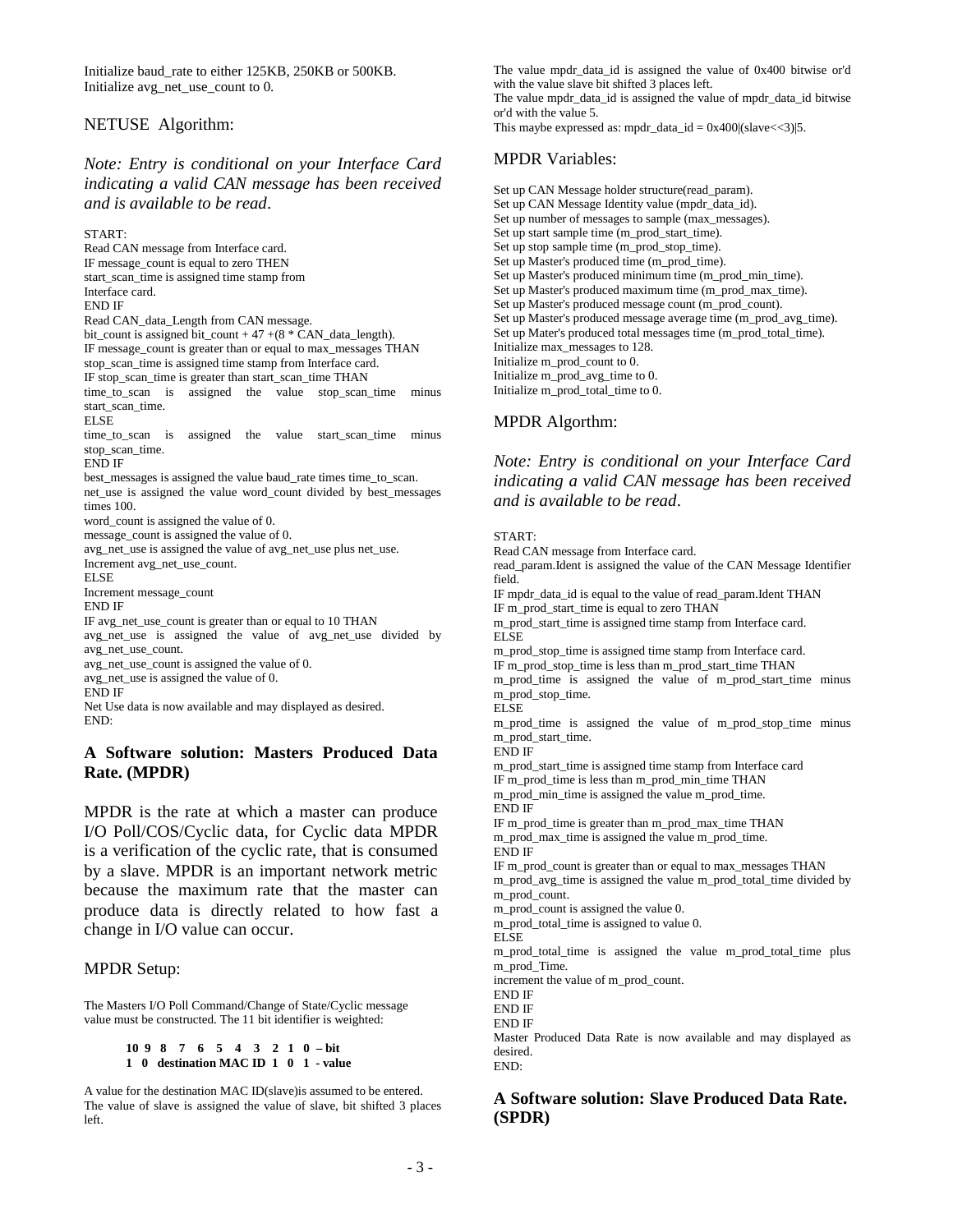SPDR is the rate at which a slave can produce Change of State/Cyclic data, for Cyclic data SPDR is a verification of the cyclic rate, that is consumed by another device usually a master. SPDR is an important network metric because the maximum rate that a slave device can produce data is directly related to how fast a change in I/O value can be sent to a master.

#### SPDR Setup:

The Slave's I/O Change of State/Cyclic message value must be constructed. The 11 bit identifier is weighted:

#### **10 9 8 7 6 5 4 3 2 1 0 – bit 0 1 1 0 1 ---Source MAC ID--- - value**

A value for the Source MAC ID(slave)is assumed to be entered. The value slave\_data\_id is assigned the value of 0x340 bitwise or'd with the value slave.

This maybe expressed as: slave\_data\_id =  $0x340$ |slave.

#### SPDR Variables:

Set up CAN Message holder structure(read\_param). Set up CAN Message Identity value (slave\_data\_id). Set up number of messages to sample (max\_messages). Set up start sample time (s\_prod\_start\_time). Set up stop sample time (s\_prod\_stop\_time). Set up Slave's produced time (s\_prod\_time). Set up Slave's produced minimum time (s\_prod\_min\_time). Set up Slave's produced maximum time (s\_prod\_max\_time). Set up Slave's produced message count (s\_prod\_count). Set up Slave's produced message average time(s\_prod\_avg\_time). Set up Slave's produced total messages time (s\_prod\_total\_time). Initialize max\_messages to 128. Initialize s\_prod\_count to 0. Initialize s\_prod\_avg\_time to 0. Initialize s\_prod\_total\_time to 0.

#### SPDR Algorthm:

*Note: Entry is conditional on your Interface Card indicating a valid CAN message has been received and is available to be read*.

#### START:

Read CAN message from Interface card.

- read\_param.Ident is assigned the value of the CAN Message Identifier field.
- IF slave\_data\_id is equal to the value of read\_param.Ident THAN IF s\_prod\_start\_time is equal to zero THAN

s\_prod\_start\_time is assigned time stamp from Interface card. ELSE

s\_prod\_stop\_time is assigned time stamp from Interface card.

IF s\_prod\_stop\_time is less than s\_prod\_start\_time THAN

s\_prod\_time is assigned the value of s\_prod\_start\_time minus s\_prod\_stop\_time. ELSE

s\_prod\_time is assigned the value of s\_prod\_stop\_time minus s\_prod\_start\_time.

END IF

s prod start time is assigned time stamp from Interface card.

- IF s\_prod\_time is less than s\_prod\_min\_time THAN
- s\_prod\_min\_time is assigned the value s\_prod\_time. END IF
- IF s\_prod\_time is greater than s\_prod\_max\_time THAN s\_prod\_max\_time is assigned the value s\_prod\_time. END IF

IF s\_prod\_count is greater than or equal to max\_messages THAN s\_prod\_avg\_time is assigned the value s\_prod\_total\_time divided by s\_prod\_count. s\_prod\_count is assigned the value 0. s\_prod\_total\_time is assigned to value 0. ELSE s\_prod\_total\_time is assigned the value s\_prod\_total\_time plus s\_prod\_Time. increment the value of s\_prod\_count. END IF END IF END IF Slave Produced Data Rate is now available and may displayed as desired. END:

Figure 6. is a screen capture of how the data maybe displayed.



Figure 6. Sample Data Display

#### **A Hardware solution: Direct I/O measurements**

Although DeviceNet message performance is important in analyzing a network, the actual bit times are what really matters. Three bit timings will be investigated, output bit turn-on time, input bit turn-on time and wrap-around network response. A PLC with a DeviceNet scanner and Discreete I/O module will be used.

Output Bit Turn-on time:

Output Bit Turn-on time is the time measured from the application of a change to the I/O Output Data Table of the processor till the slave device's output bit is turned on. A ladder program generates a 30 ms square wave output to a DeviceNet device. The output bit in the scanners discrete data table is mirrored to an output bit in the discrete I/O module. The setup for this test is shown in Figure 7. The results of this test are displayed in figure 8. Which is a capture from the digital scope. One use of this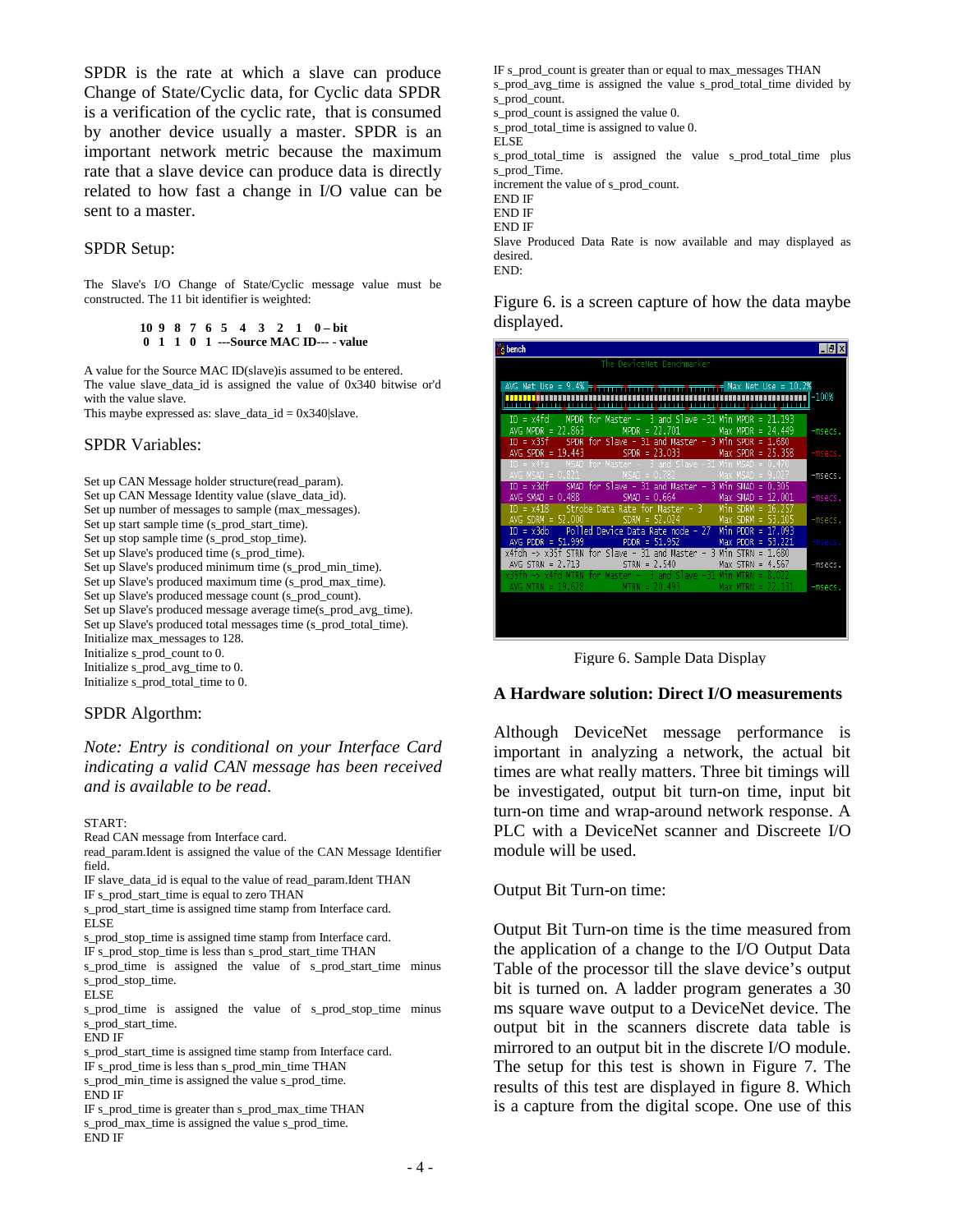test is to see the effect of adding nodes to the scan list.



Figure 7. Output Bit Turn-on Time setup



I Figure 8. Output Bit Turn-on Time results

The time measured from the application of a change to an input bit on a device till that I/O change is detected in the processor and the bit placed in the Input Data Table. A ladder program moves the input bit from the scanner's input data table to an output bit in the discrete data table of an output module. The setup for this test is shown in Figure 9. The results of this test are displayed in figure 10. Which is a capture from the digital scope. One use of this test is to see how quickly a device may put data into the processor following an I/O change.



 $\gamma$  Figure 10. Input Bit Turn-on time results

The time measured from the application of a change to an input bit on a device till that bit change is observed at the output bit of a network I/O device. Wrap around of the I/O bit change takes place in the processor. The processor moves the Input Data Table change to The Output Data Table. The Wrap-Around response includes all network and processor latencies such as, ladder scan time, backplane scanner and I/O device response times and any interscan delays that maybe set. Figure 11 is the setup for measuring the Wrap-Around response. Figure 12. Shows the results of the measurements.



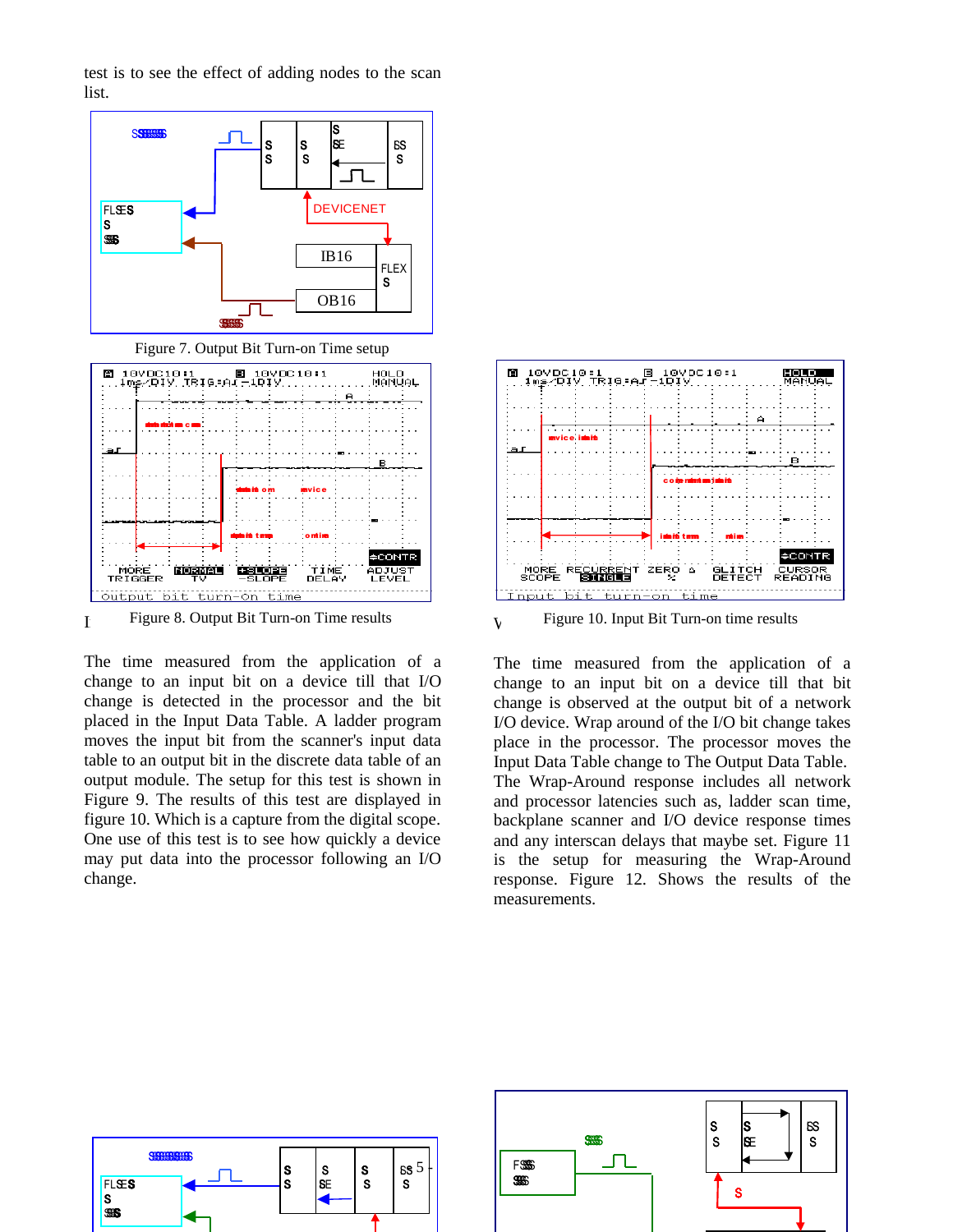

Figure 12. Wrap-Around Network Response results

#### **PC Based DeviceNet Scanners**

PC based scanner Output Bit Turn-on Time:

The use of PC based DeviceNet scanners present special problems when attempting to perform benchmarks. The main problem is the generation of I/O data. In most cases some type of 'soft' PLC is used. Another problem is finding a way to mirror the I/O data bit out to the "real world".



Figure 13. "CTS" Ladder Program

The ladder program shown in Figure 13, will generate a change to the scanner's data table and mirror that I/O change to the serial port's CTS bit,

-6-

actuated by the AHL instruction. The configuration for this test is shown in Figure 14. The results are shown in Figure 15.



Figure 14. PC Based Scanner – Output Bit Turn-on Time setup



Figure 15. PC Based Scanner – Output Bit turn-on Time results

PC based scanner Input Bit Turn-on Time

The setup for Input bit turn-on Time is shown in Figure 16. Input Bit turn-on time is similar in measurement to the Output bit Turn-on Time except for the mirroring of the input data table bit to the CTS bit using the AHL instruction. Figure 17 shows the results of the PC based Input Bit turn-on Time measurement.

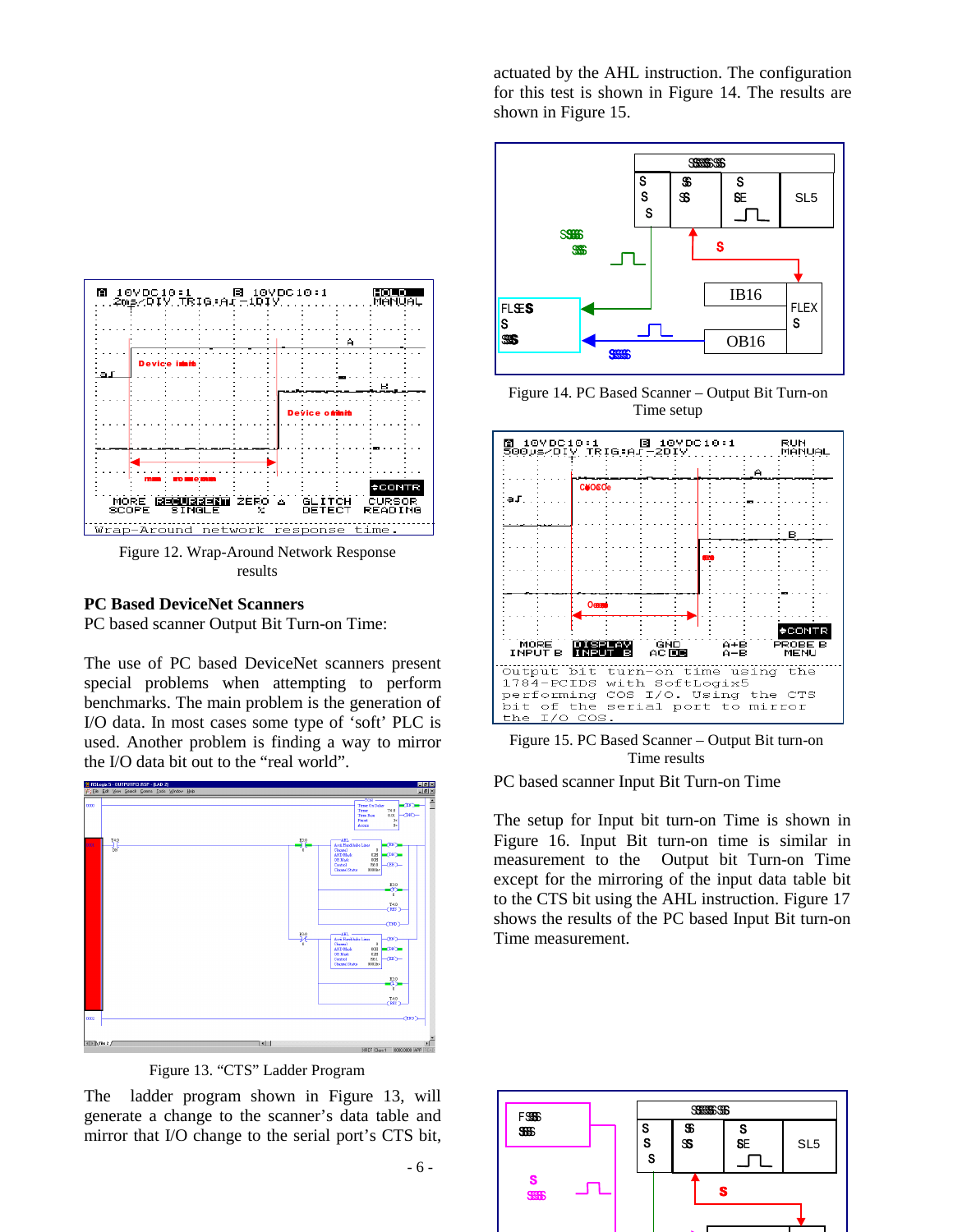and the benchmarking program was used to determine the failure. The heartbeat of the nodes was set at 5000ms and there was no ack. All measurements were taken at node 3. An ladder program was created to be the pulse generator for the investigation. Figure 19 are the results of the test.



Figure 17. . PC Based Scanner – Input Bit turn-on Time results

#### **Real performance investigations that have been done.**

# MPDR for COS.

An investigation was conducted to determine the maximum rate at which a master will produce messages to the slaves via DeviceNet without missing a COS. In this investigation, up to a 27 node network was tested. The investigation began with the scanner and a single node. Figure 18 shows the test setup. The subsequent nodes were attached to the network and added into the scan list. The failure of the master, that is when the master missed a state change, was determined to be 2x the recorded minimum value. The digital scope



Figure 18. Setup for MPDR COS measurement



slaves via Devicenet using POLLED mode. In this investigation, up to a 62 node network was tested. The investigation began with the scanner and a single node. The test setup for MPDR was used. The subsequent nodes were attached to the network and added into the scan list. As this was a test to determine performance of a new product there was no failure criteria. Only the benchmarking program was used to measure the MPDR All measurements were taken at node 1. An ladder program was created to be the pulse generator for the investigation. Figure 20 shows the results of the test. Analysis of results.

This chart (Figure 20) clearly shows that this scanner has some performance problems. Assuming that the code for the module has no software bottlenecks and there are no other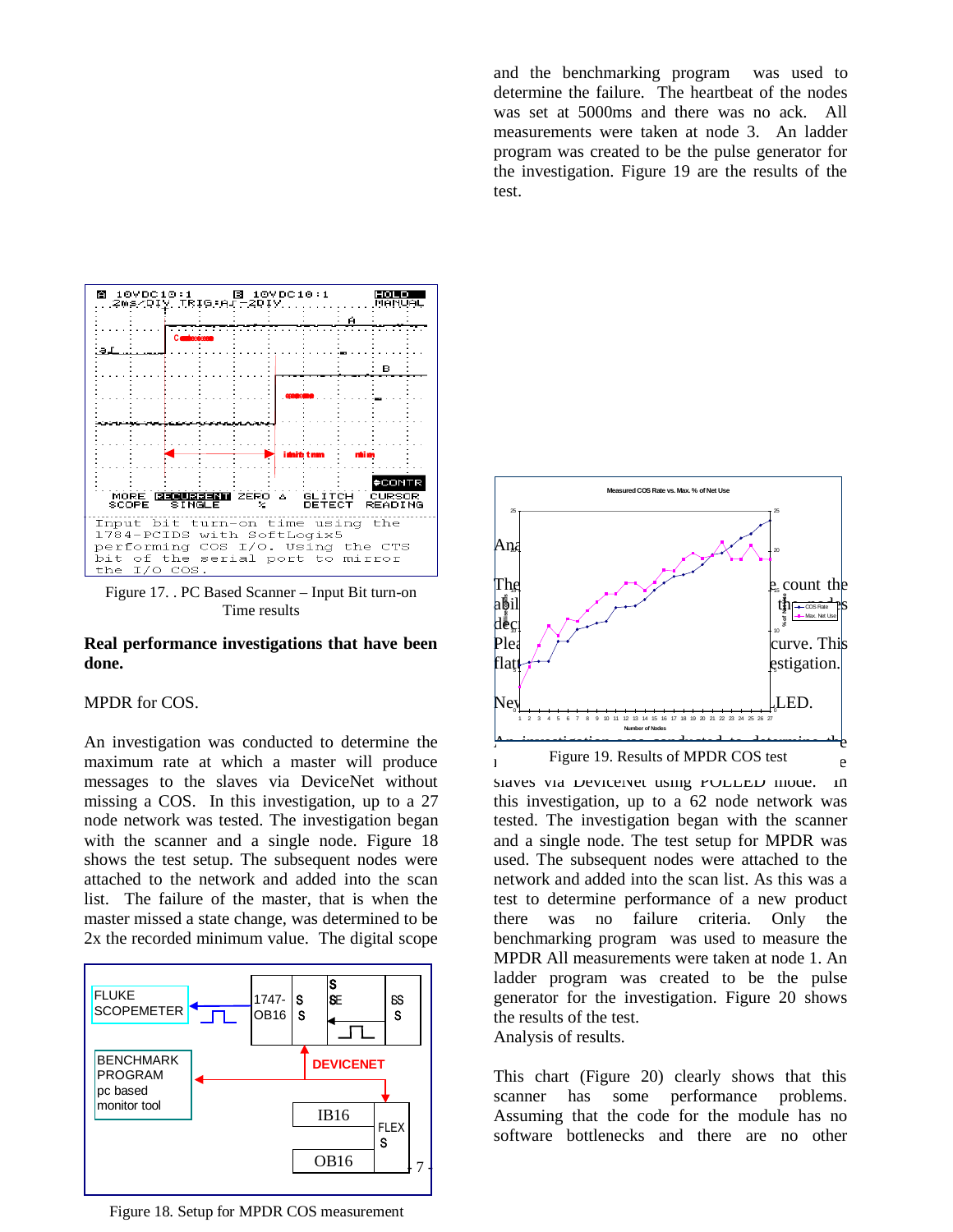external factors that are affecting performance, what is the cause? By looking at the NETUSE plot (bottom trace) it becomes clear that the scanner just can not get data on to network fast enough. Therefore the conclusion is that the scanner is hampered by an under powered processor.



Figure 20. MPDR for a new product

Wrap around network response for COS.

Wrap around means that the processor copies the input discrete datatable to the output discrete datatable. The stimulus/response measurements for a wrapped DeviceNet network are composed of the time the network takes to respond to a COS at a node input, send the COS message to the scanner, process the data and return the information to the node's output. This network response time is the most complex and accounts for all latencies of a specific DeviceNet network. This investigation was conducted to determine the wrap around network response time for a pure COS network consisting from 1 to 27 nodes. Figure 21 shows the setup for the wrap around network response test. Figure 22 shows the results of that test.



Figure 21. Setup for wrap around response test



Figure 22. wrap around response test results

Analysis of results.

From the chart (Figure 22) the following conclusions can be drawn: That the devices will communicate no faster then the MIN network response value and that they will not be slower then the MAX network response value. That adding nodes gives a linear increase in response time.

Every network is different:

That every network is different is a fundamental principal of performance analysis. Every network presents unique configurations of devices, cable lengths, scanners, interface cards, node addressing, baud rate, Polled, Change of State/Cyclic, strobe operation and peer devices. However, experience with one network may allow general conclusions about other similar networks to be drawn.

#### **Summary:**

This paper has explained how to measure performance on DeviceNet. Shown the fundamental performance attributes of a DeviceNet network as basic to achieving network design goals, optimum performance and reliable operation. This paper has provided an overview of the methods, software and hardware used at Rockwell Automation to measure DeviceNet performance.

**\_\_\_\_\_\_\_\_\_\_\_\_\_\_\_\_\_\_\_\_\_\_\_\_\_\_\_\_\_\_\_\_\_\_\_\_\_\_\_\_\_**

Rockwell Automation 1 Allen-Bradley Drive Mayfield Heights, Ohio USA